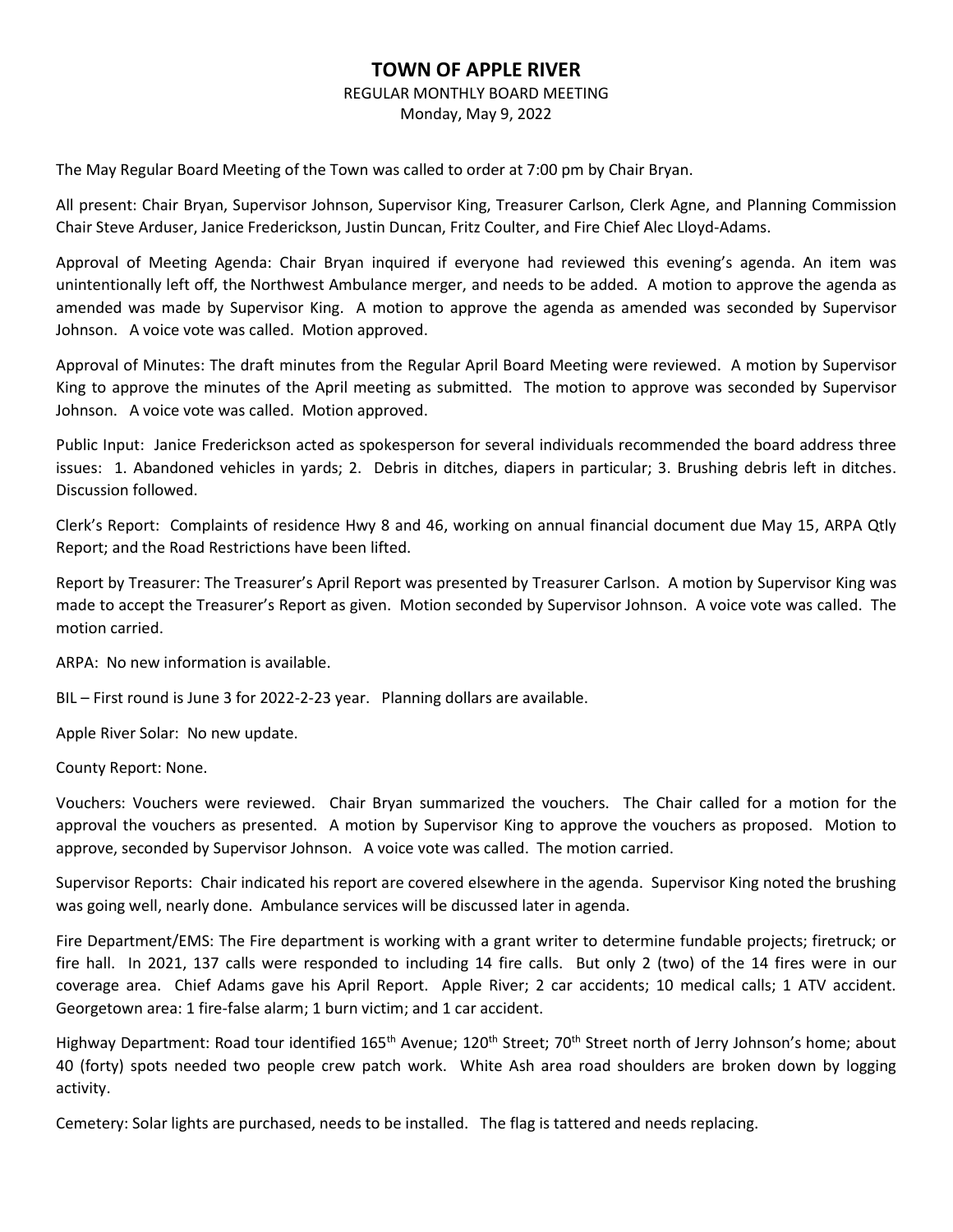## **TOWN OF APPLE RIVER**

REGULAR MONTHLY BOARD MEETING

Monday, May 9, 2022

The Seasonal Road Maintenance Bids were opened and reviewed at the 6 pm work session. Chair discussed the charges by the County and compared two. Discussion followed. Motion by Chair Bryan, seconded by Chad King to approve the Bid for Nick Walton Trucking to do Seasonal Maintenance for the town beginning June 1. 2022, for a five (5) year period with annual review. Supervisor King seconded motion to accept the bid. A voice vote was called, motion carried unanimously. Clerk will notify Walton Trucking and inquire about a working contract to review.

Town Planning Commission Chairman, Steve Arduser noted the commission met April 26 and approved with conditions a Rezone Request for 1787 County Road I from A10 to B3, Commercial. Limited new units to 3 (Request was for 5), an enclosed central trash collection; access road continue to Neibel Lane; and landscaping screens added to plan. Developer Jackson Rodhe overviewed the proposal. Motion by Chair Bryan to approve 5 units to be constructed with the remaining (other than number of units) conditions determined by the Planning Commission. Motion to approve seconded by Supervisor King. A voice vote was called. Motion carried.

Planning Commission also recommended approval of Larry Holmen CSM with minor corrections. Motion by Chair Bryan to approve the CSM as submitted. Motion seconded by Supervisor King. A voice vote was called. Motion carried.

Neighboring property purchase on track following the Phase 1 report being completed.

Board directed the Planning Commission to review a junk and or nuisance ordinance for possible future adoption.

Supervisor Kerry updated the Board on the adjacent property purchase, Brian Brynes, Attorney is on board. Phase I study to start tomorrow. New revised purchase document with be out soon.

Public comments: None.

Next month items: Driveway ordinance fee increase as recommended at the Annual Meeting.

The next regularly scheduled Board Meeting will be held Monday, June 13, 2022, Work Session 6 PM, Meeting 7 PM.

Citing no further business, the Chair entertained a Motion to Adjourn the meeting. Supervisor King made the motion to adjourn. Motion was seconded by Supervisor Johnson. All ayes. Motion carried and the meeting was adjourned at 8:45 PM.